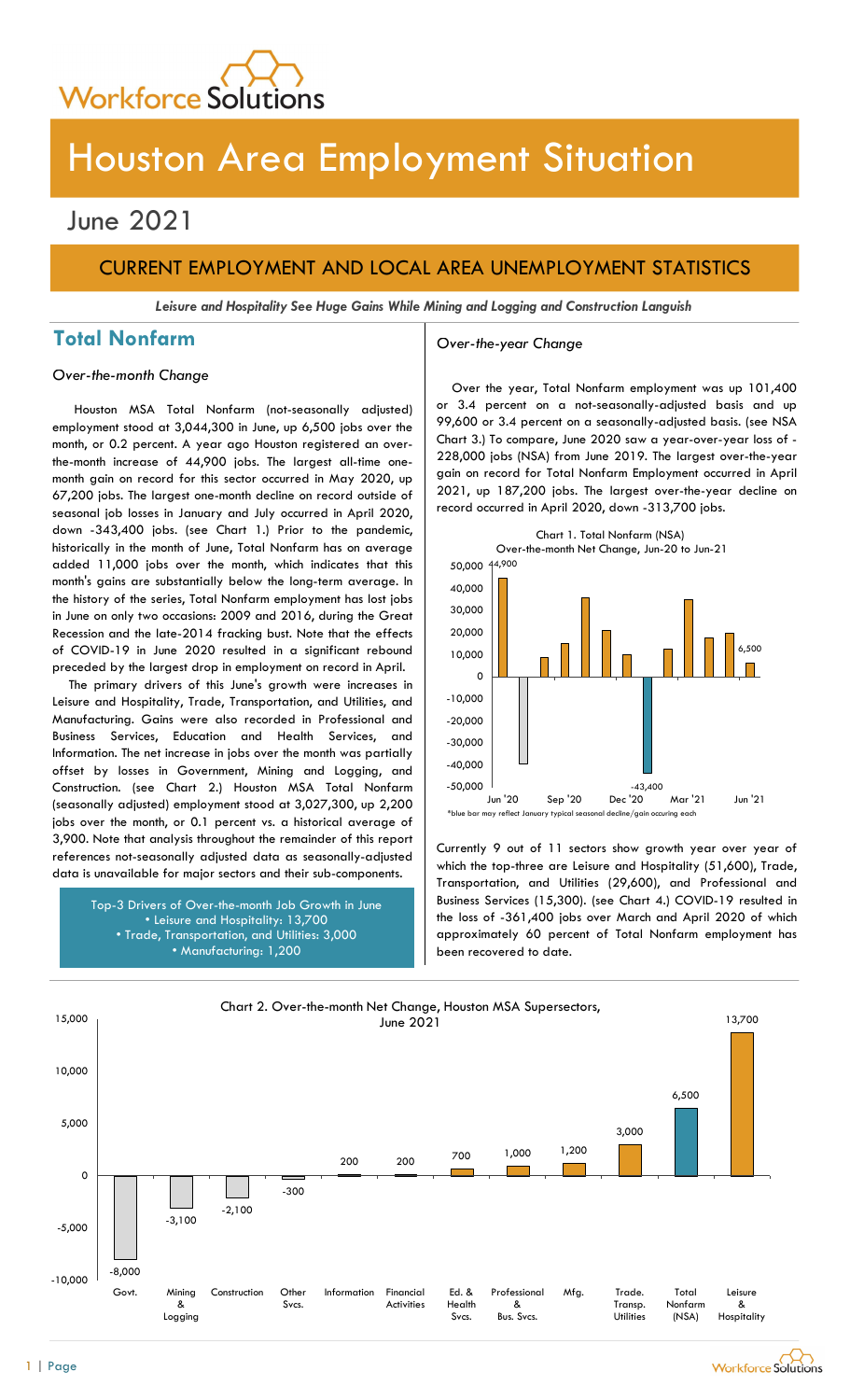### Previous Month's Revisions

Total Nonfarm employment was revised upward by 100 jobs for a April to May larger net gain of 19,800 compared to an original estimate of 19,700 jobs. An upward revision of +2,200 jobs in Trade, Transportation, and Utilities was the largest contributor followed by Financial Activities (+300) and Information (+100). Downward revisions in Education and Health Services (-1,100), Construction (-800), and Government (-400) provided a partial offset of the overall upward revision to Total Nonfarm employment. (see Chart 5.)

> Top-3 Drivers of Over-the-year Job Growth in June • Leisure and Hospitality: 51,600

• Trade, Transportation, and Utilities: 29,600 • Professional and Business Services: 15,300







Chart 4. Over-the-year Net Change, Houston MSA Supersectors, June 2020 to June 2021



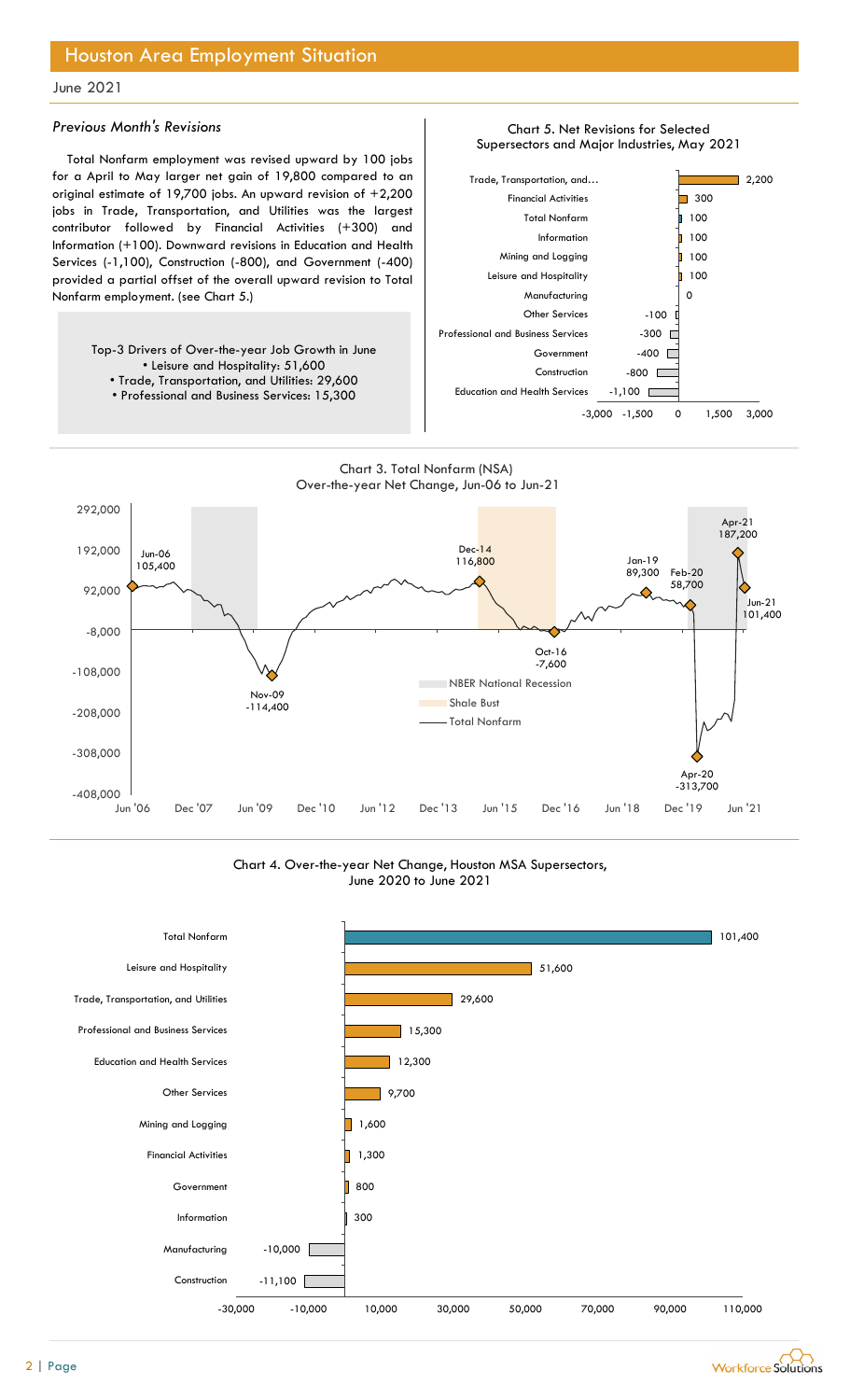### Overall impressions

June was a weak month for job growth with or without accounting for seasonal factors such as the loss of Government jobs, i.e. public education related to the end of the academic year. Weakness in Mining and Logging and Construction were the two biggest drivers of June's subpar performance. In the case of Mining and Logging, given relatively high and stable oil prices, slow but steady increases in the number of active rigs, and declining UI claims in this sector, the source of the Mining and Logging weakness is unclear. Construction employment captured in formal payrolls of industrial and commercial builders continues to decline and remains at odds with reported strength in residential construction hampered only by perennial shortages of skilled trades and pandemic-related supply chain disruptions of materials. Throughout all of this the unemployment rose from 6.7 percent to 7.4 percent (NSA), an increase typical across most May to June periods over the past three decades. The bright spot in June's jobs report was Leisure and Hospitality, which saw it's second-best June on record and it's third-best month of all-time suggesting that the demand for restaurant workers is at least somewhat being met despite continued reports of worker shortages. Leisure and Hospitality typically adds jobs in June however this June's gains were roughly four times the pre-COVID norm reflecting improved confidence among consumers. to the end of the accelering year. Weaching and Loging and Construction were the two bigest drivers of the March to formance. In the case of Mining and Loging, given relatively high and stable all prices, slow but steedy i

#### Jobs Lost over March and April 2020 Recovered To-date

June's tepid topline job growth did little to move the needle on the percentage of jobs lost in spring 2020 recovered to-date remaining between 50 percent and 60 percent as in recent months. However, Leisure and Hospitality's strong showing in June takes its recovery rate to 94 percent. Given that from July onward, this sector will be entering period of the year where job losses are common each month until November, it remains to be seen how quickly it can reach 100 percent. The four sectors that have struggled to recover any percentage of jobs lost last spring continued to do so in June with Mining and Logging and Construction's positions being further weakened by job losses this month. (See supplemental chart 1.)





With June's modest 2,200 jobs added (seasonally-adjusted) over the month, the number of jobs needed in each subsequent month to return total employment of 3.2 million jobs, i.e. February 2020's level, over the next four Decembers has risen somewhat. In particular, the number of jobs needed to reach this goal by December 2022 now stands it at over 9,800 each month for an average monthly growth rate of 0.3 percent. For the time being, this remains a plausible pace of growth based on the region's job performance in the late 1990s, the mid-2000s, and most recently 2013 near the height of the shale boom. However, with each below-average month of job growth, the number of jobs needed continues to rise or conversely the timeline for full absolute recovery becomes extended into the following year. See supplemental chart 2 for recovery deltas by sector. See charts 3, and 4 for projected growth rates needed for full recovery by December 2022 and next three Decembers.



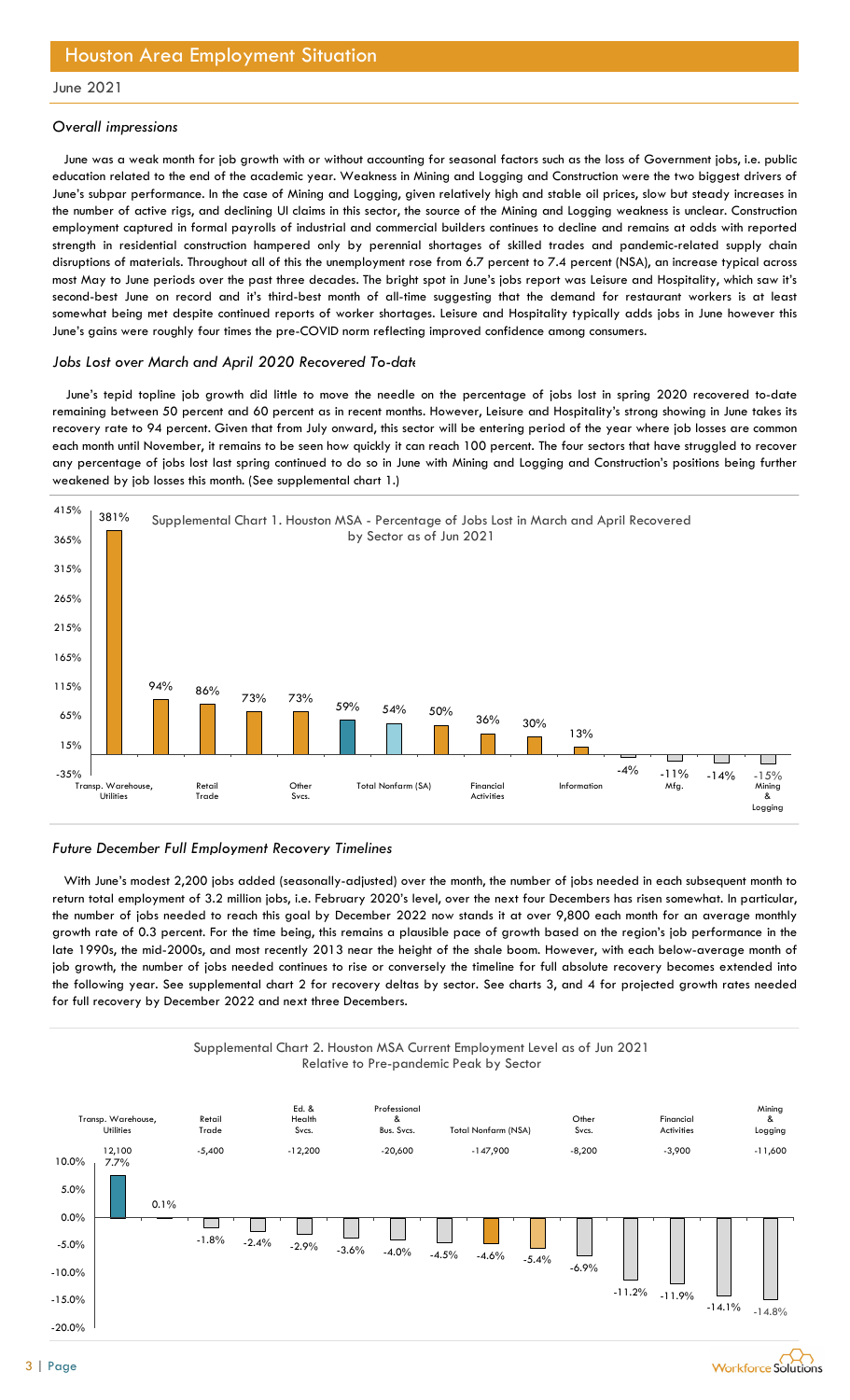



Supplemental Chart 4. Houston MSA Growth Rates Needed to Return to February 2020 Employment Level by December 2021, 2022, 2023 and 2024



#### Discontinuation of Federal Pandemic Unemployment Insurance Programs

Per the Texas Workforce Commission "As of June 26, 2021, the State of Texas has ended its participation in the federal pandemic unemployment benefit programs. As a result, the final benefit week that the Texas Workforce Commission (TWC) paid federal pandemic unemployment benefits under the American Rescue Plan was the benefit week ending June 26, 2021." However, given that the survey period for the June employment situation occurred during the week including June 12th, any impacts from the conclusion of these emergency programs on the monthly jobs estimates are unlikely to be reflected in this month's estimates but rather in July's to be released in mid-August.

While impacts on the monthly job estimates remain to be seen, in an unexpected turn of events the two most recent weeks after the discontinuation of these programs saw surges in the number of (P)EUC claims. As a reminder, this federal program would have provided benefits until September for individuals who exhausted their regular state benefits. Based on guidance provided by the Texas Workforce Commission above, no further claims of this type should be reported. An explanation for these increases could not be determined. (See UI chart below, also found in the Infographic chart document accompanying this report.)



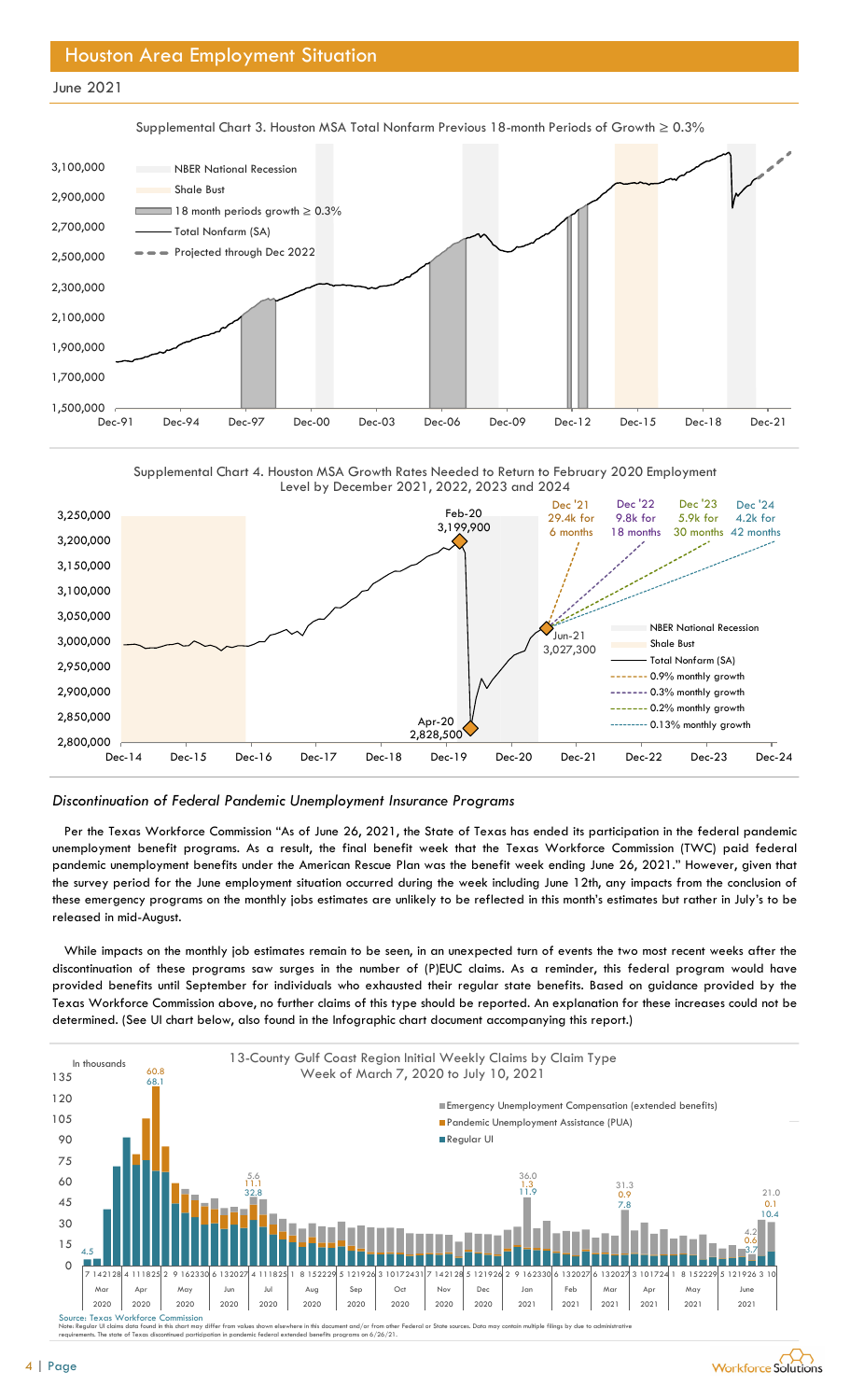## GAINING INDUSTRY HIGHLIGHTS

## Leisure and Hospitality and the particle of the particle politics of the United States of 7,600

Leisure and Hospitality was the largest gaining sector over the month up 13,700 jobs, or 4.4 percent. (see Chart 6.) The largest all-time one-month gain on record for this sector occurred in May 2020, up 42,100 jobs. The largest decline on record occurred in April 2020, down -123,400 jobs. Historically in the month of June, Leisure and Hospitality has added an average of 3,700 jobs over the month, which indicates that this month's gains are substantially above the long-term average. Gains are typical in June in Leisure and Hospitality with no instances of jobs losses in this month since records began in 1990. This month marks the end of five consecutive months starting in February during which no job losses have ever been recorded with the exceptions of March and April 2020. Accommodation and Food Services was the largest contributor to the overall sector's increase, up 10,200 jobs over the month. The second-largest contributor was Arts, Entertainment, and Recreation, which added 3,500 jobs from May to June. Leisure and Hospitality employment was revised

upward

Year over year, Leisure and Hospitality was up 51,600 jobs, or 18.8 percent. (see Chart 7.) This was the largest-ever yearover-year gain in the month of June since records began in 1990. Among sectors currently showing growth, this sector is the fastest-growing in percentage terms across the Houston area. Furthermore, 42.1 percent of total (gross) jobs added across the region over the past year can be attributed to Leisure and Hospitality. The largest over-the-year gain on record for this sector occurred in April 2021, up 98,600 jobs. The largest decline on record occurred in April 2020, down -125,900 jobs.

compared to an original estimate of 7,500 jobs. Over-the-month Change



Over-the-year Change and Theorem Accommodation and Food Services was the largest contributor to the overall sector's increase, up 45,500 jobs over the year. The second-largest contributor was Arts, Entertainment, and Recreation, which added 6,100 jobs from June a year ago. Since shedding -127,900 jobs over March and April 2020 due to the impact of COVID-19, this sector has recovered approximately 90 percent of jobs lost as of June. Leisure and Hospitality's share of Houston area Total Nonfarm Employment has risen from 9.3 percent to 10.7 percent over the past year.



#### About This Sector

This sector is composed of establishments that produce and promote in live performances, events, of exhibits of historical, cultural, or educational interest or related to recreation or hobbies intended for public viewing; and provide customers with lodging and/or meals and beverages for immediate consumption. Of the two main component industries, Accommodation and Food Services accounts for the majority of the sector's employment at 89 percent. (see Chart 8.) Across the Houston MSA, the concentration of jobs in the overall sector is 3 percent higher than the national average.



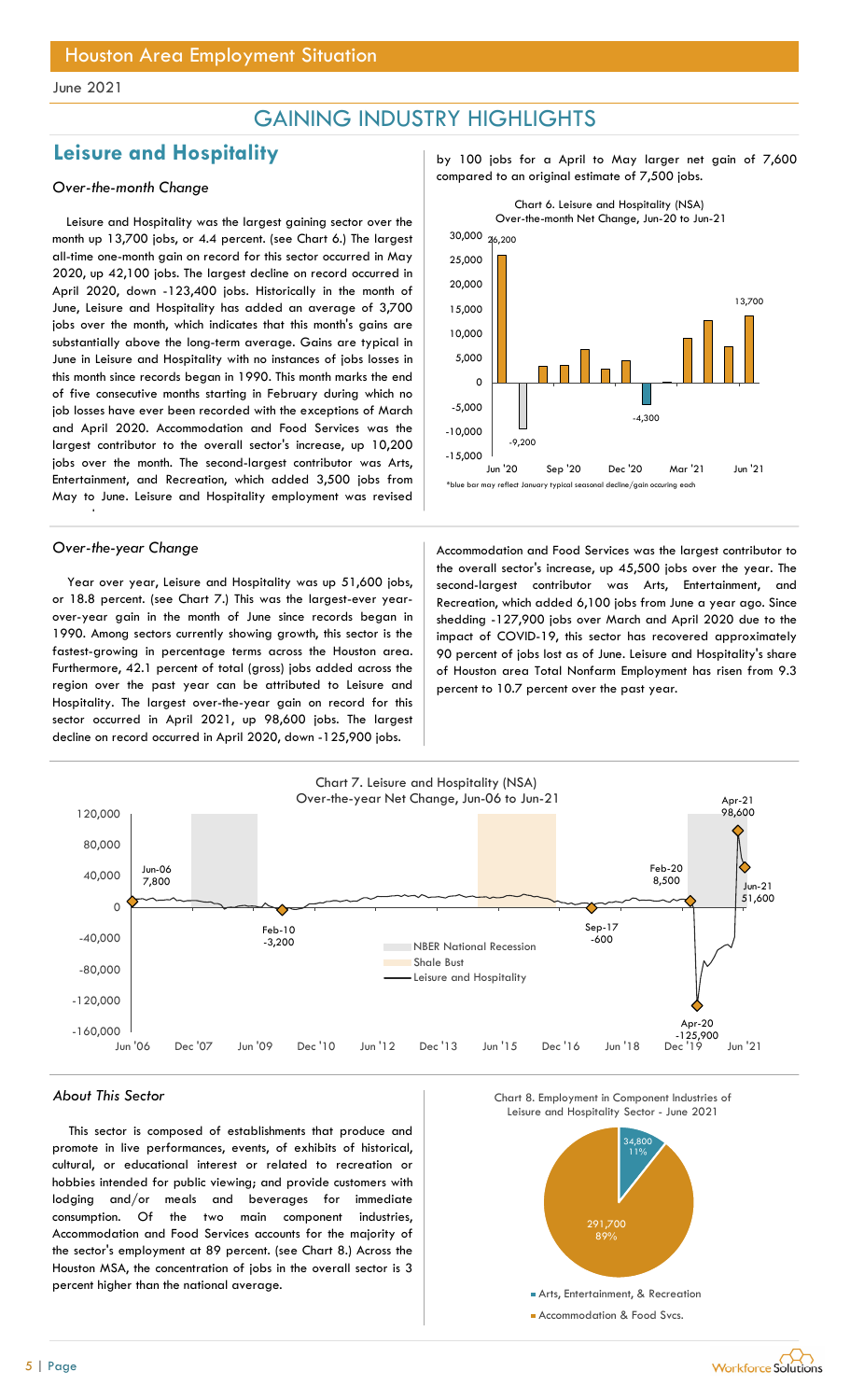## GAINING INDUSTRY HIGHLIGHTS

## **Trade, Transportation, and Utilities**  $\frac{3,300 \text{ compared to an original estimate of } 1,100 \text{ jobs.}}{1,100 \text{ to } 1,100 \text{ jobs.}}$

### Over-the-month Change

Trade, Transportation, and Utilities was the second-largest gaining sector over the month up 3,000 jobs, or 0.5 percent. (see Chart 9.) The largest all-time one-month gain on record for this sector occurred in November 2019, up 17,400 jobs. The largest decline on record occurred in April 2020, down -50,000 jobs. Historically in the month of June, Trade, Transportation, and Utilities has added an average of 3,400 jobs over the month, which indicates that this month's gains are slightly below the longterm average. June is typically a month of gains for Trade, Transportation, and Utilities with no recorded job losses in this month since records began in 1990. Retail Trade was the largest contributor to the overall sector's increase, up 1,600 jobs over the month. The second-largest contributor was Transportation, Warehousing, and Utilities, which added 1,400 jobs from May to June. Lastly, Wholesale Trade saw no change over the month. Trade, Transportation, and Utilities employment was revised upward by 2,200 jobs for a April to May larger net gain of

Year over year, Trade, Transportation, and Utilities was up 29,600 jobs, or 4.9 percent. (see Chart 10.) This was the largestever year-over-year gain in the month of June since records began in 1990. Among sectors currently showing growth, this sector is the third-fastest growing in percentage terms across the Houston area. Furthermore, 24.2 percent of total (gross) jobs added across the region over the past year can be attributed to Trade, Transportation, and Utilities. The largest over-the-year gain on record for this sector occurred in April 2021, up 47,400 jobs. The largest decline on record occurred in April 2020, down



Over-the-year Change Theorem 2008 -46,200 jobs. Transportation, Warehousing, and Utilities was the largest contributor to the overall sector's increase, up 14,900 jobs over the year. The second-largest contributor was Retail Trade, which added 11,100 jobs from June a year ago. Lastly, Wholesale Trade contributed, 3,600 jobs. Trade, Transportation, and Utilities's share of Houston area Total Nonfarm Employment has risen from 20.4 percent to 20.7 percent over the past year.



This sector is composed of establishments wholesaling agriculture, mining, and manufactured goods; retailing goods in small quantities to the public incl. online; transporting passengers and cargo; warehousing and storage; and providing electricity, natural gas, water, and sewage removal. Of the three main component industries, Retail Trade accounts for a plurality of the sector's employment at 47 percent. (see Chart 11.) Across the Houston MSA, the concentration of jobs in the overall sector is 11 percent higher than the national average, due to a 38-percent higher concentration in Wholesale Trade primarily related to the oil and gas industry.





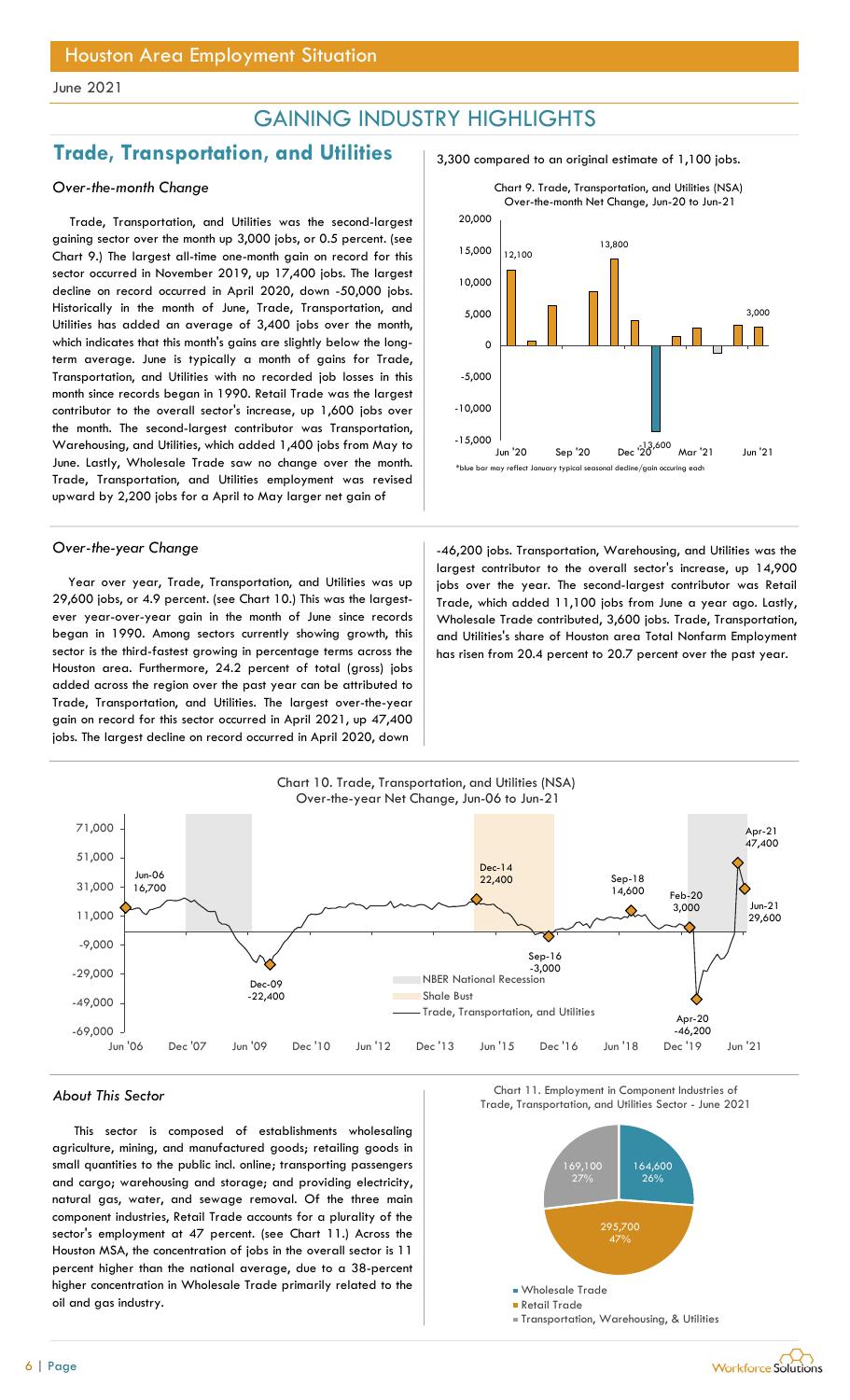## GAINING INDUSTRY HIGHLIGHTS

## **Manufacturing**

### Over-the-month Change

Manufacturing was the third-largest gaining sector over the month up 1,200 jobs, or 0.6 percent. (see Chart 12.) The largest all-time one-month gain on record for this sector occurred in June 1990, up 3,200 jobs. The largest decline on record occurred in April 2020, down -10,600 jobs. Historically in the month of June, Manufacturing has added an average of 1,700 jobs over the month, which indicates that this month's gains are moderately below the long-term average. June employment in Manufacturing typically sees increases however periods of low oil prices in recent years resulted in declines in 2009, 2015, 2016 and 2020, each of which corresponds to a national or local downturn. Durable Goods was the largest contributor to the overall sector's increase, up 1,100 jobs over the month. The second-largest contributor was Non-Durable Goods, which added 100 jobs from May to June. Manufacturing employment saw no revision from April to May leaving the previous month's original decrease of - 700 intact.



Year over year, Manufacturing was down -10,000 jobs, or - 4.6 percent. (see Chart 13.) Among sectors currently showing contraction, this sector is the second-fastest declining in percentage terms across the Houston area. Furthermore, 47.4 percent of total (gross) jobs lost across the region over the past year can be attributed to Manufacturing. The largest over-theyear gain on record for this sector occurred in June 2012, up 17,700 jobs. The largest decline on record occurred in January 2021, down -29,000 jobs. Durable Goods was the largest contributor to the overall sector's decline, down -9,200 jobs over

Over-the-year Change the year. The second-largest declining contributor was Non-Durable Goods, which lost -800 jobs from June a year ago. Since shedding -11,500 jobs over March and April 2020 due to the impact of COVID-19, this sector continues to post losses resulting in total employment that remains -10 percent below levels reported in February 2020. Manufacturing's share of Houston area Total Nonfarm Employment has fallen from 7.4 percent to 6.8 percent over the past year.



### About This Sector

This sector comprises establishments engaged in the mechanical, physical, or chemical transformation of materials, substances, or components into new products. Of the two main component industries, Durable Goods accounts for the majority of the sector's employment at 61 percent. (see Chart 14.) Across the Houston MSA, the concentration of jobs in the overall Manufacturing sector is 19 percent less than the national average.



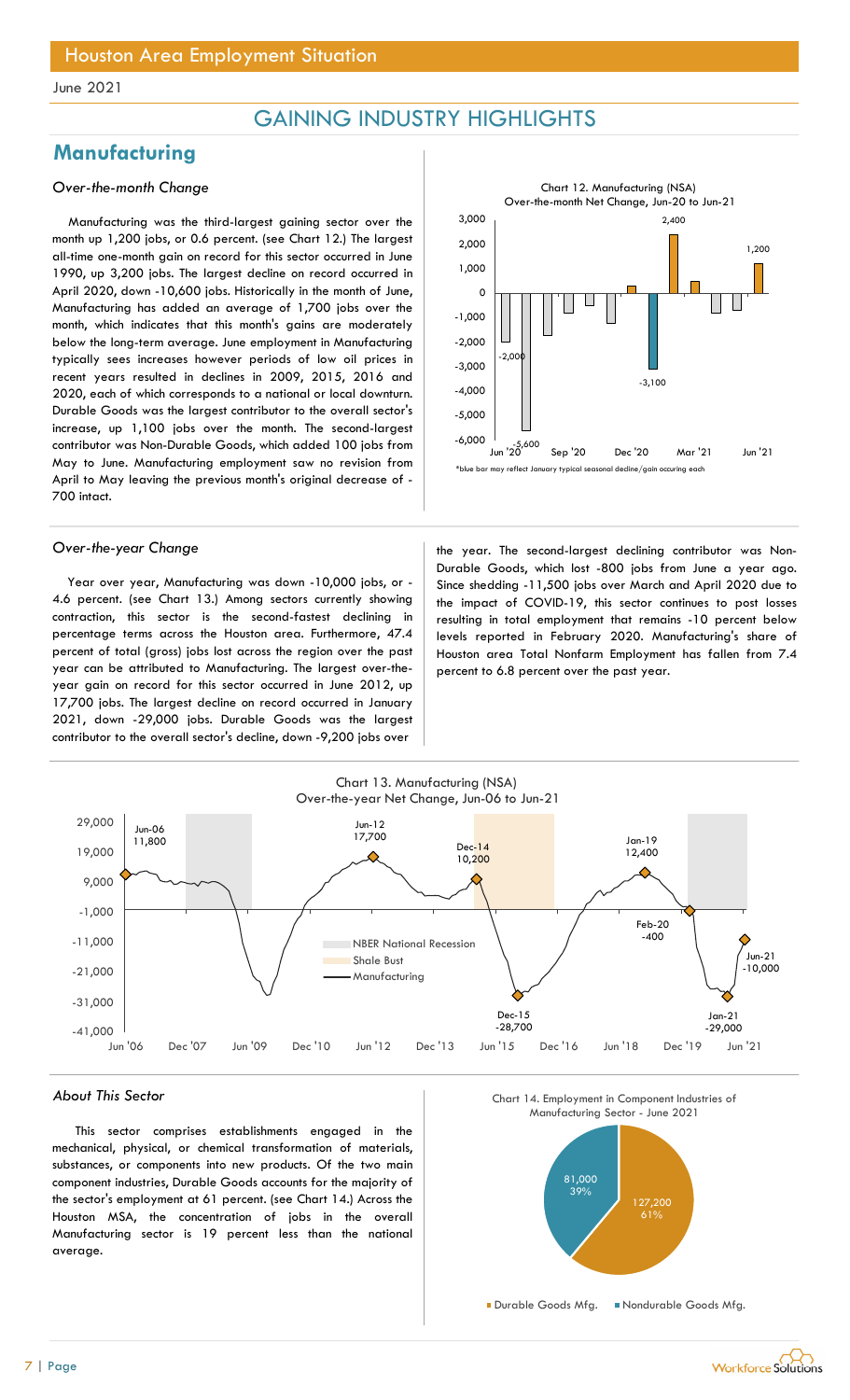## GAINING INDUSTRY HIGHLIGHTS

## Professional and Business Services and Remediation Services offset a portion of the sector's gains

### Over-the-month Change

Professional and Business Services also saw an increase over the month up 1,000 jobs, or 0.2 percent. (see Chart 15.) The largest all-time one-month gain on record for this sector occurred in March 2021, up 8,000 jobs. The largest decline on record occurred in April 2020, down -37,800 jobs. Historically in the month of June, Professional and Business Services has added an average of 3,900 jobs over the month, which indicates that this month's gains are substantially below the long-term average. This sector has never lost jobs in this month since records began even during the Great Recession. Furthermore, June is the only month that can claim this as other months that typically add jobs have lost posted a handful of losses over the past three decades. Professional, Scientific, and Technical Services was the largest contributor to the overall sector's increase, up 1,900 jobs over the month. The second-largest contributor was Management of Companies and Enterprises, which added 500 jobs from May to June. Lastly, Administrative and Support and Waste Management

Year over year, Professional and Business Services was up 15,300 jobs, or 3.2 percent. (see Chart 16.) The largest over-theyear gain on record for this sector occurred in November 2012, up 30,800 jobs. The largest decline on record occurred in February 2021, down -37,400 jobs. Professional, Scientific, and Technical Services was the largest contributor to the overall sector's increase, up 7,600 jobs over the year. The secondlargest contributor was Administrative and Support and Waste Management and Remediation Services, which added 7,100 jobs from June a year ago. Lastly, Management of Companies and

with a loss of -1,400 jobs. Professional and Business Services employment was revised downward by -300 jobs for a April to May smaller net gain of 2,300 compared to an original estimate of 2,600 jobs.



Over-the-year Change **Enterprises contributed, 600 jobs.** Since shedding -41,400 jobs over March and April 2020 due to the impact of COVID-19, this sector has recovered approximately 50 percent of jobs lost as of June. Professional and Business Services's share of Houston area Total Nonfarm Employment has remained constant at 16.3 percent over the past year.



This sector is composed of establishments specializing in professional, scientific, and technical activities; managment of establishments holding equity interests in order to influence management decisions; and office administration, hiring of personnel, security, cleaning, and waste disposal. Of the three main component industries, Professional, Scientific, and Technical Services accounts for a plurality of the sector's employment at 49 percent. (see Chart 17.) Across the Houston MSA, the concentration of jobs in the overall sector is 14 percent higher than the national average, due to a 18-percent higher concentration in Professional, Scientific, and Technical Services serving the oil and gas industry.

About This Sector Chart 17. Employment in Component Industries of Chart 17. Employment in Component Industries of Chart 17. Employment in Component Industries of Chart 17. Employment in Component Industries of Chart 1992. Chart 17. Employment in Component Industries of



Mgmt. of Companies & Enterprises

Admin. & Support & Waste Mgmt. & Remediation Svcs.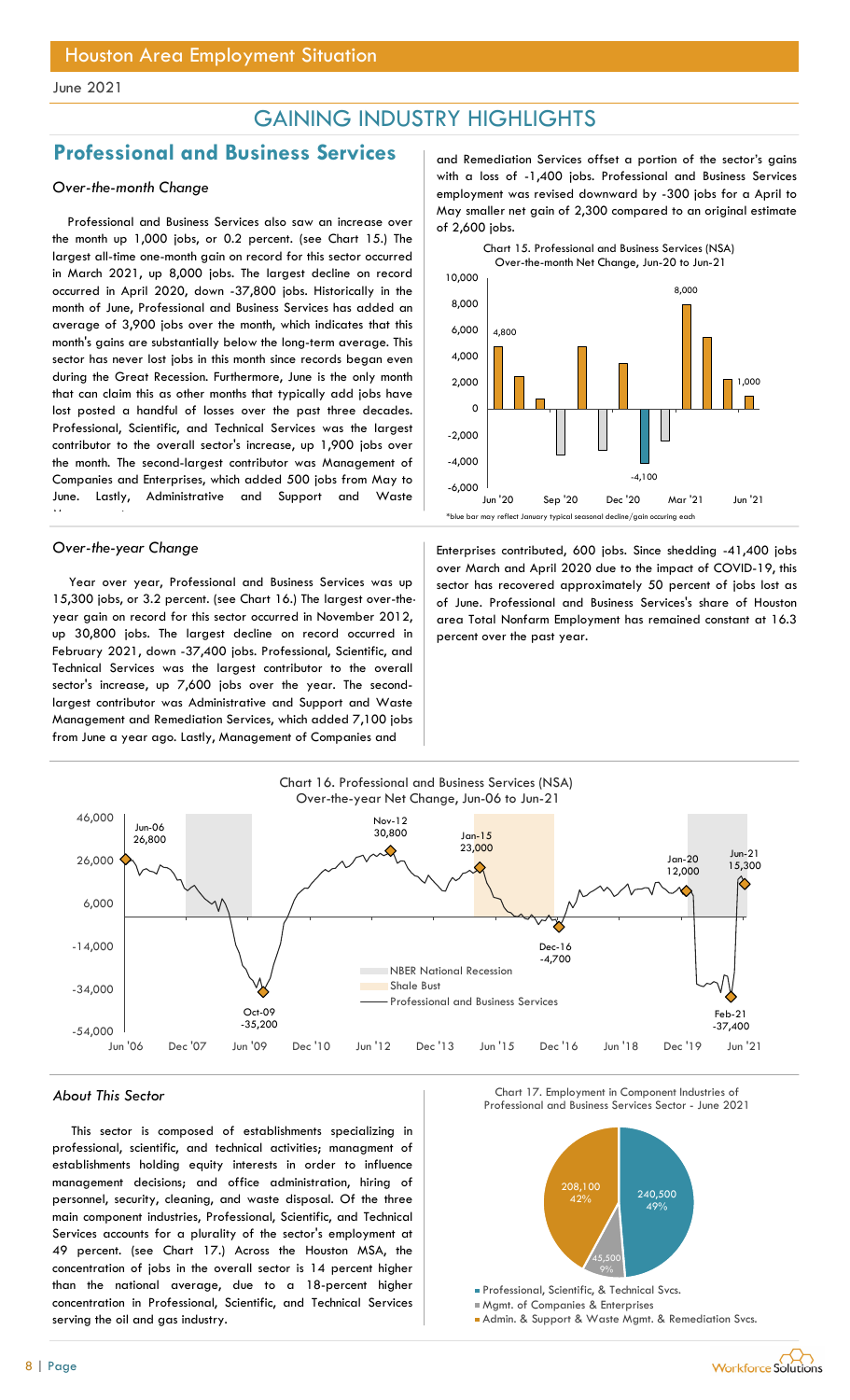## GAINING INDUSTRY HIGHLIGHTS

## Education and Health Services

### Over-the-month Change

Education and Health Services also saw an increase over the month up 700 jobs, or 0.2 percent. (see Chart 18.) The largest all-time one-month gain on record for this sector occurred in May 2020, up 15,500 jobs. The largest decline on record occurred in April 2020, down -42,900 jobs. Historically in the month of June, Education and Health Services has lost an average of -400 jobs over the month, which indicates that this month's gains are substantially in contrast to the long-term average decline. Health Care and Social Assistance was the largest contributor to the overall sector's increase, up 2,800 jobs over the month. One component industry that provided a partial offset was Educational Services, which lost -2,100 jobs from May to June. Education and Health Services employment was revised downward by -1,100 jobs for a April to May smaller net gain of 4,700 compared to an original estimate of 5,800 jobs.

Year over year, Education and Health Services was up 12,300 remained constant at 13.2 percent over the past year. jobs, or 3.2 percent. (see Chart 19.) The largest over-the-year gain on record for this sector occurred in April 2021, up 28,100 jobs. The largest decline on record occurred in April 2020, down -34,200 jobs. Health Care and Social Assistance was the largest contributor to the overall sector's increase, up 9,400 jobs over the year. The second-largest contributor was Educational Services, which added 2,900 jobs from June a year ago. Since shedding -45,700 jobs over March and April 2020 due to the impact of COVID-19, this sector has recovered approximately



Over-the-year Change 70 percent of jobs lost as of June. Education and Health Services's share of Houston area Total Nonfarm Employment has



#### About This Sector

This sector is composed of establishments that provide private education services (i.e. excluding pubicly-funded primary, secondary, and postsecondary institutions) and establishments that provide healthcare and social assistance to individuals. Of the two main component industries, Health Care and Social Assistance accounts for the majority of the sector's employment at 85 percent. (see Chart 20.) Across the Houston MSA, the concentration of jobs in the overall sector is 17 percent less than the national average, despite the high physical concentration of healthcare jobs centered around Texas Medical Center.





Educational Svcs. Health Care & Social Assistance

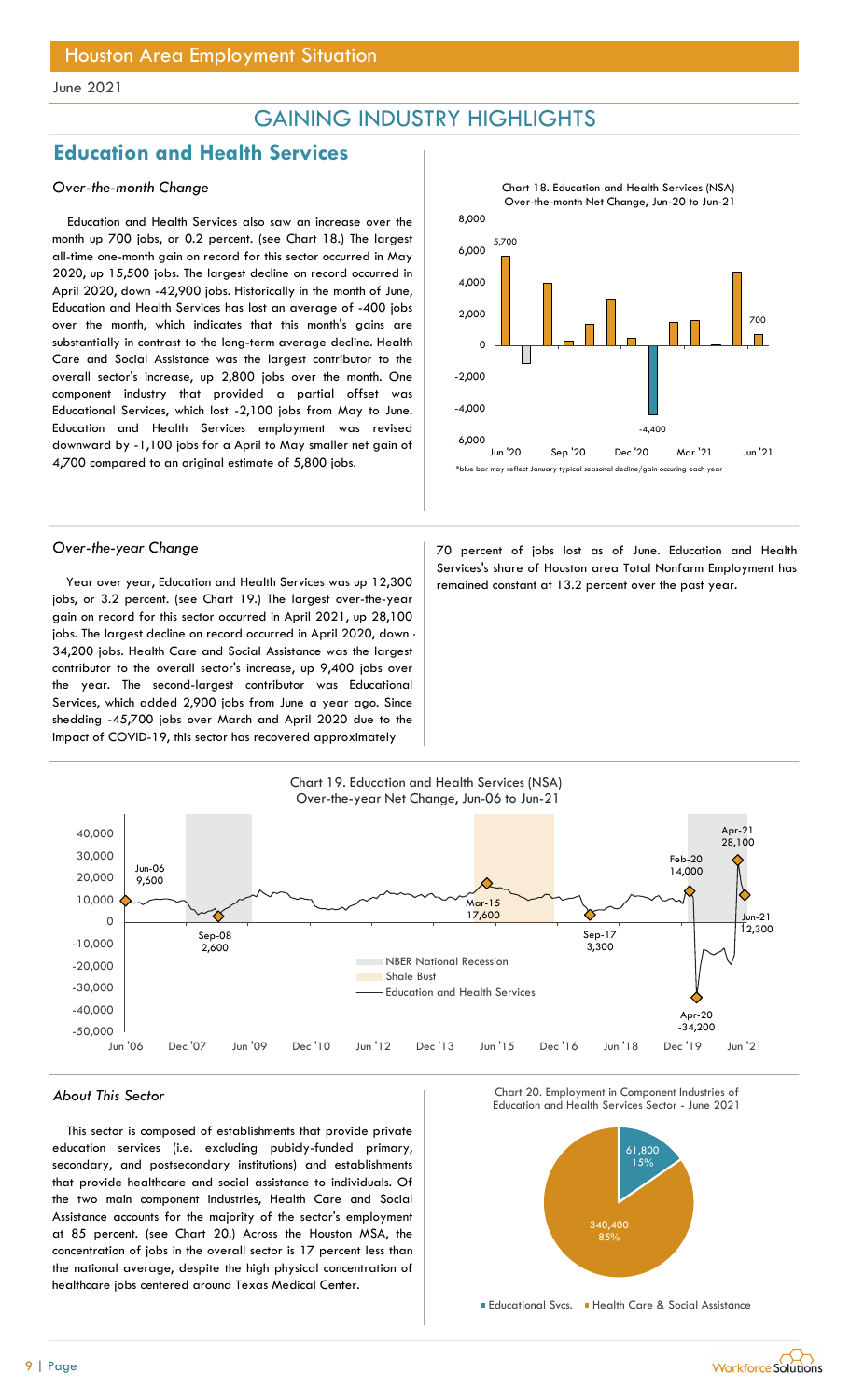## GAINING INDUSTRY HIGHLIGHTS

## **Information**

### Over-the-month Change

Information also saw an increase over the month up 200 jobs, or 0.7 percent. (see Chart 21.) The largest all-time one-month gain on record for this sector occurred in July 1994, up 1,500 jobs. The largest decline on record occurred in April 2020, down -3,900 jobs. Historically in the month of June, Information has added an average of 300 jobs over the month, which indicates that this month's gains are slightly below the long-term average. Information typically experiences job gains in June with four instances of zero net changes and one instance of job losses since records began in 1990. Other Information Undefined was the largest contributor to the overall sector's increase, up 300 jobs over the month. One component industry that provided a partial offset was Telecommunications, which lost -100 jobs from May to June. Information employment was revised upward by 100 jobs for a April to Maynet gain of 100 compared to an original estimate of zero net change in jobs over the month.

Year over year, Information was up 300 jobs, or 1.1 percent.  $\vert$  the past year. (see Chart 22.) The largest over-the-year gain on record for this sector occurred in June 1997, up 4,600 jobs. The largest decline on record occurred in April 2002, down -7,000 jobs. Other Information Undefined was the largest contributor to the overall sector's increase, up 700 jobs over the year. One component industry that provided a partial offset was Telecommunications, which lost -400 jobs from June a year ago. Since shedding - 4,500 jobs over March and April 2020 due to the impact of COVID-19, this sector has recovered approximately 10 percent



Over-the-year Change and a state of jobs lost as of June. Information's share of Houston area Total Nonfarm Employment has remained constant at 1.0 percent over



#### About This Sector

This sector comprises establishments producing and distributing information and cultural products, e.g. traditional and online news publishing; software publishing; the motion picture and sound recording; TV broadcasting; and telecommunications. Of the two main component industries, Other Information Undefined accounts for the majority of the sector's employment at 57 percent. (see Chart 23.) Across the Houston MSA, the concentration of jobs in the overall Information sector is 49 percent less than the national average.



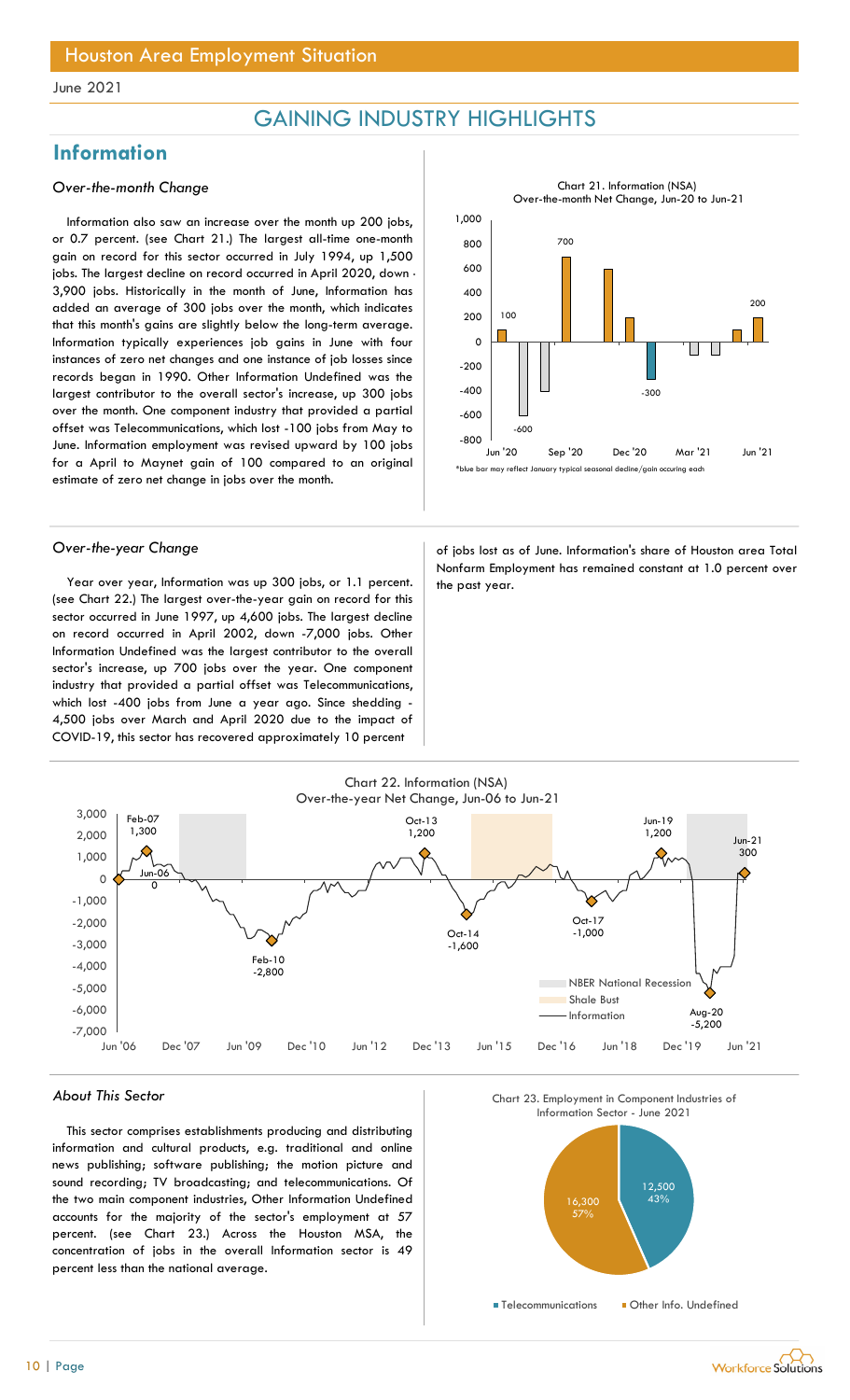## GAINING INDUSTRY HIGHLIGHTS

## Financial Activities

### Over-the-month Change

Financial Activities also saw an increase over the month up 200 jobs, or 0.1 percent. (see Chart 24.) The largest all-time onemonth gain on record for this sector occurred in October 2020, up 2,700 jobs. The largest decline on record occurred in April 2020, down -6,900 jobs. Historically in the month of June, Financial Activities has added an average of 900 jobs over the month, which indicates that this month's gains are slightly below the long-term average. June has proven to be a reliable month for job gains in Financial Activities historically with only one instance of job losses occurring in 1992. Real Estate and Rental and Leasing was the largest contributor to the overall sector's increase, up 100 jobs over the month. The second-largest contributor was Finance and Insurance, which added 100 jobs from May to June. Financial Activities employment was revised upward by 300 jobs for a April to May larger net gain of 1,500 compared to an original estimate of 1,200 jobs.

Year over year, Financial Activities was up 1,300 jobs, or 0.8 percent to 5.4 percent over the past year. percent. (see Chart 25.) The largest over-the-year gain on record for this sector occurred in September 1998, up 9,000 jobs. The largest decline on record occurred in February 2021, down -7,100 jobs. Finance and Insurance was the largest contributor to the overall sector's increase, up 1,200 jobs over the year. The second-largest contributor was Real Estate and Rental and Leasing, which added 100 jobs from June a year ago. Since shedding -7,800 jobs over March and April 2020 due to the impact of COVID-19, this sector has recovered



Over-the-year Change **40** percent of jobs lost as of June. Financial Activities's share of Houston area Total Nonfarm Employment has fallen from 5.5



#### About This Sector

This sector is composed of establishments renting, leasing, or allowing use of assets, and financial transactions such as creation, liquidation, or change in ownership of financial assets, underwriting of insurance, and annuities. Of the two main component industries, Finance and Insurance accounts for the majority of the sector's employment at 64 percent. (see Chart 26.) Across the Houston MSA, the concentration of jobs in the overall Financial Activities sector is 11 percent less than the national average, due to a 23-percent lower concentration in Finance and Insurance offsetting a 24-percent higher concentration in Real Estate and Rental and Leasing.

Chart 26. Employment in Component Industries of



**Real Estate & Rental & Leasing Finance & Insurance**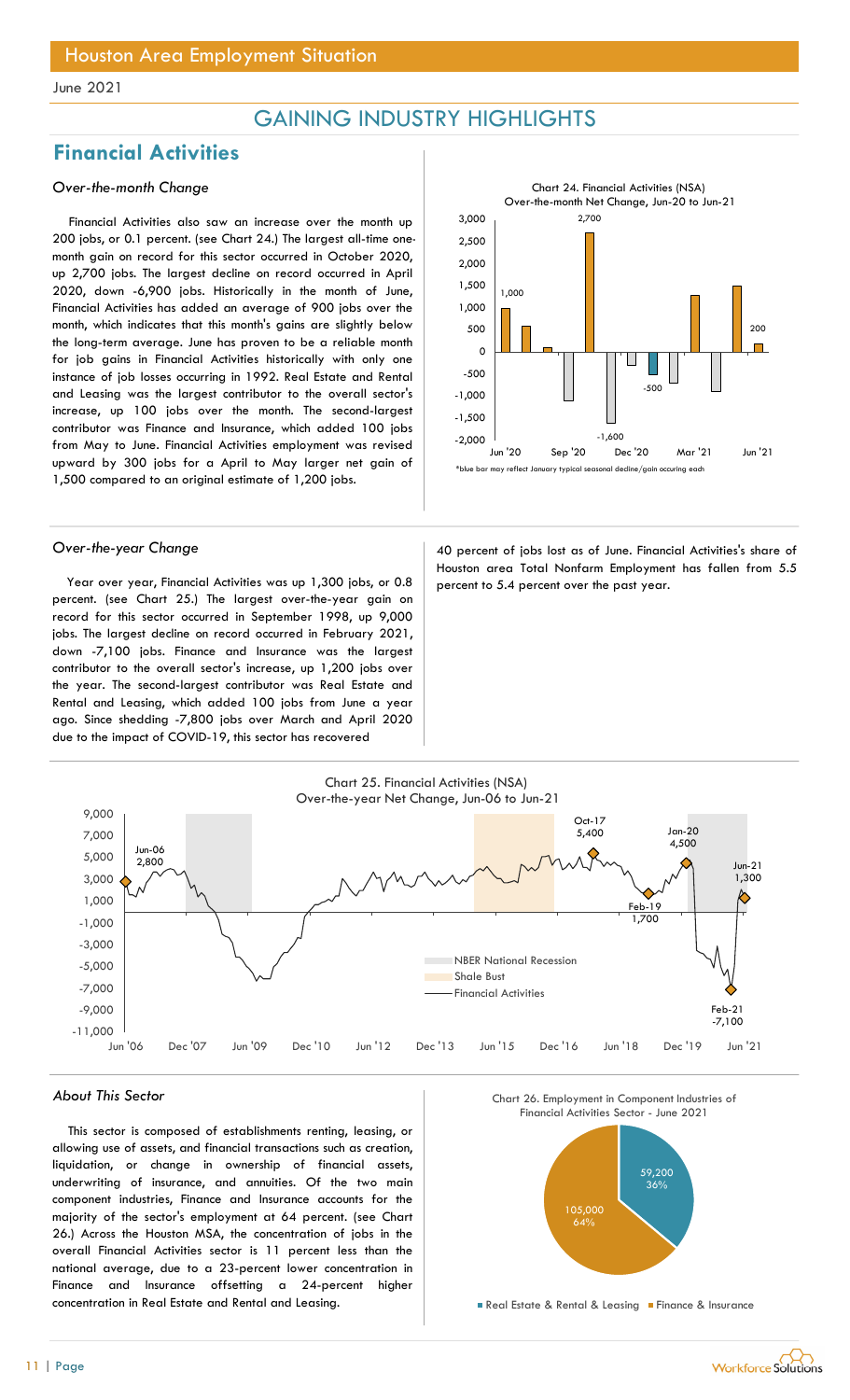## DECLINING INDUSTRY HIGHLIGHTS

Government was the largest declining sector over the month down -8,000 jobs, or -1.9 percent. (see Chart 27.) The largest all-time one-month gain on record for this sector occurred in September 2013, up 22,500 jobs. The largest decline on record occurred in April 2020, down -10,700 jobs. Historically in the month of June, Government has lost an average of -7,300 jobs over the month, which indicates that this month's losses are on par with larger than the long-term average decline. June employment in Government typically declines, driven by the temporary shedding of jobs in public education, which coincides with the end of the school year. Note that these losses continue throughout July and August. Local Government was the largest contributor to the overall sector's decline, down -7,500 jobs over the month. The second-largest declining contributor was State Government, which lost -600 jobs from May to June. Lastly, Federal Government offset a portion of the sector's losses with a gain of 100 jobs. Government employment was revised

Year over year, Government was up 800 jobs, or 0.2 percent. (see Chart 28.) The largest over-the-year gain on record for this sector occurred in May 2010, up 19,100 jobs. The largest decline on record occurred in January 2012, down -17,100 jobs. Local Government was the largest contributor to the overall sector's increase, up 1,400 jobs over the year. The secondlargest contributor was Federal Government, which added 100 jobs from June a year ago. Lastly, State Government offset a portion of the sector's gains with a loss of -700 jobs. Since shedding -9,100 jobs over March and April 2020 due to the

Government downward by -400 jobs for a April to May smaller net gain of 400 compared to an original estimate of 800 jobs. Over-the-month Change



Over-the-year Change impact of COVID-19, this sector continues to post losses resulting in total employment that remains 0 percent below levels reported in February 2020. Government's share of Houston area Total Nonfarm Employment has fallen from 13.9 percent to 13.4 percent over the past year.



#### About This Sector

This sector consists of establishments of federal, state, and local government agencies that administer, oversee, and manage public programs and have executive, legislative, or judicial authority over other institutions within a given area that are not performed by private establishments. For MSA data, this includes public education but excludes healthcare. Of the three main component industries, Local Government accounts for the majority of the sector's employment at 70 percent. (see Chart 29.) Across the Houston MSA, the concentration of jobs in the overall Government sector is 9 percent less than the national average.





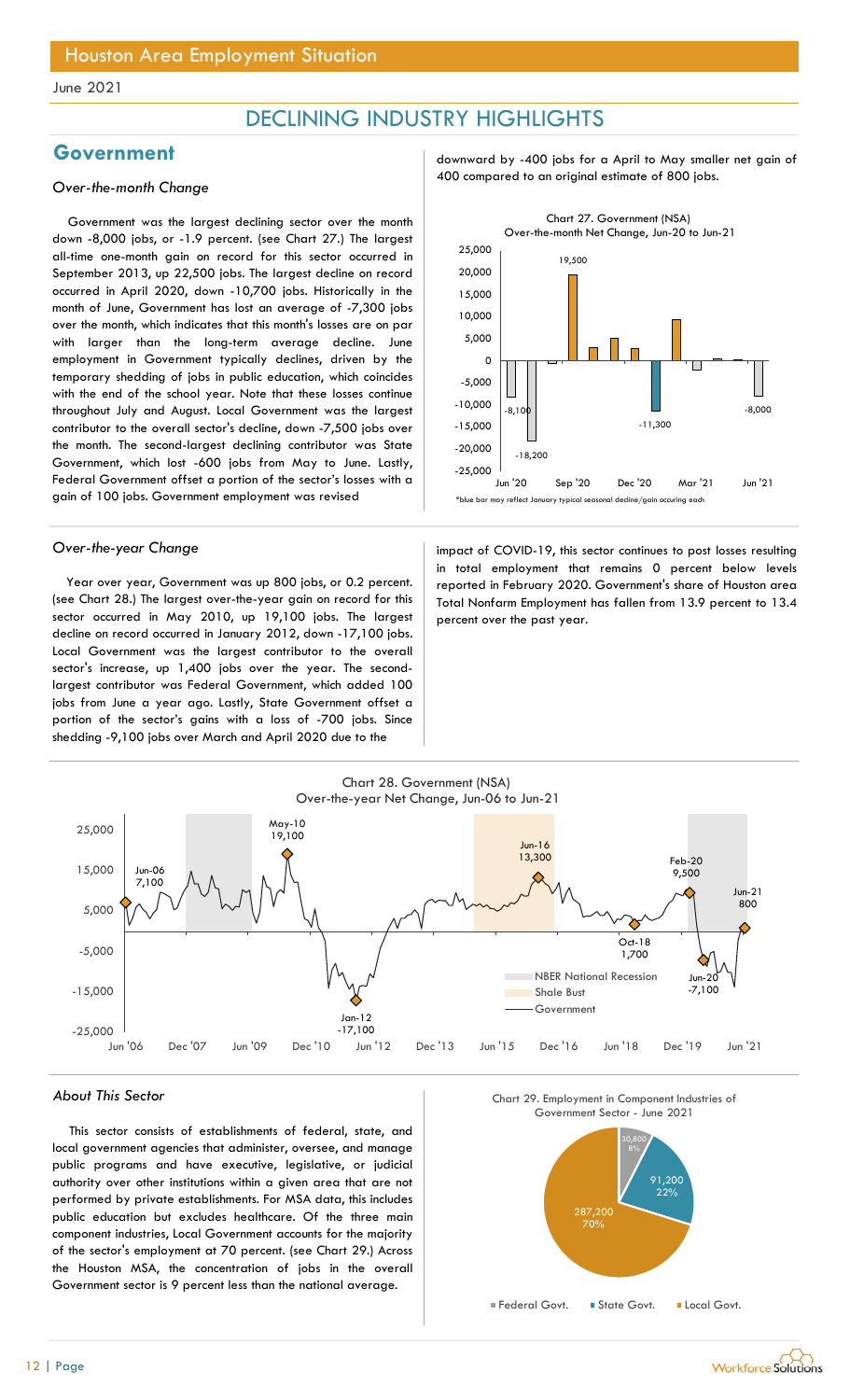## DECLINING INDUSTRY HIGHLIGHTS

## **Mining and Logging** and Logging Logging Logging Undefined saw no change over the month. Mining and

### Over-the-month Change

Mining and Logging was the second-largest declining sector over the month down -3,100 jobs, or -4.4 percent. (see Chart 30.) This was the largest-ever decline in the month of June since records began in 1990. The largest all-time one-month gain on record for this sector occurred in June 2011, up 2,800 jobs. The largest decline on record occurred in April 2020, down -5,200 jobs. Historically in the month of June, Mining and Logging has added an average of 800 jobs over the month, which indicates that this month's losses are substantially in contrast to the longterm average gain. Gains are typical in June in Mining and Logging with only two previous instances of losses corresponding to national recessions and a decline in June 2015 as a result of the local economic slowdown related to low oil prices. Support Activities for Mining was the largest contributor to the overall sector's decline, down -1,600 jobs over the month. The secondlargest declining contributor was Oil and Gas Extraction, which lost -1,500 jobs from May to June. Lastly, Other Mining and

Year over year, Mining and Logging was up 1,600 jobs, or 2.5 percent. (see Chart 31.) The largest over-the-year gain on record for this sector occurred in December 2011, up 11,900 jobs. The largest decline on record occurred in January 2016, down -21,800 jobs. Support Activities for Mining was the largest contributor to the overall sector's increase, up 2,200 jobs over the year. The second-largest contributor was Other Mining and Logging Undefined, which added 500 jobs from June a year ago. Lastly, Oil and Gas Extraction offset a portion of the sector's gains with a loss of -1,100 jobs. Since shedding -6,100

Logging employment was revised upward by 100 jobs for a April to May larger net gain of 400 compared to an original estimate of 300 jobs.



Over-the-year Change in the impact of COVID-19, jobs over March and April 2020 due to the impact of COVID-19, this sector continues to post losses resulting in total employment that remains -10 percent below levels reported in February 2020. Mining and Logging's share of Houston area Total Nonfarm Employment has remained constant at 2.2 percent over the past year.



#### About This Sector

This sector comprises establishments extracting naturally occurring minerals such as coal and ores; liquid minerals, such as crude petroleum and natural gas; and timber. Of the three main component industries, Oil and Gas Extraction accounts for a plurality of the sector's employment at 50 percent. (see Chart 32.) Across the Houston MSA, the concentration of jobs in the overall Mining and Logging sector is 5.1 times the national average, due to the region's role as a global hub for the oil and gas industry.

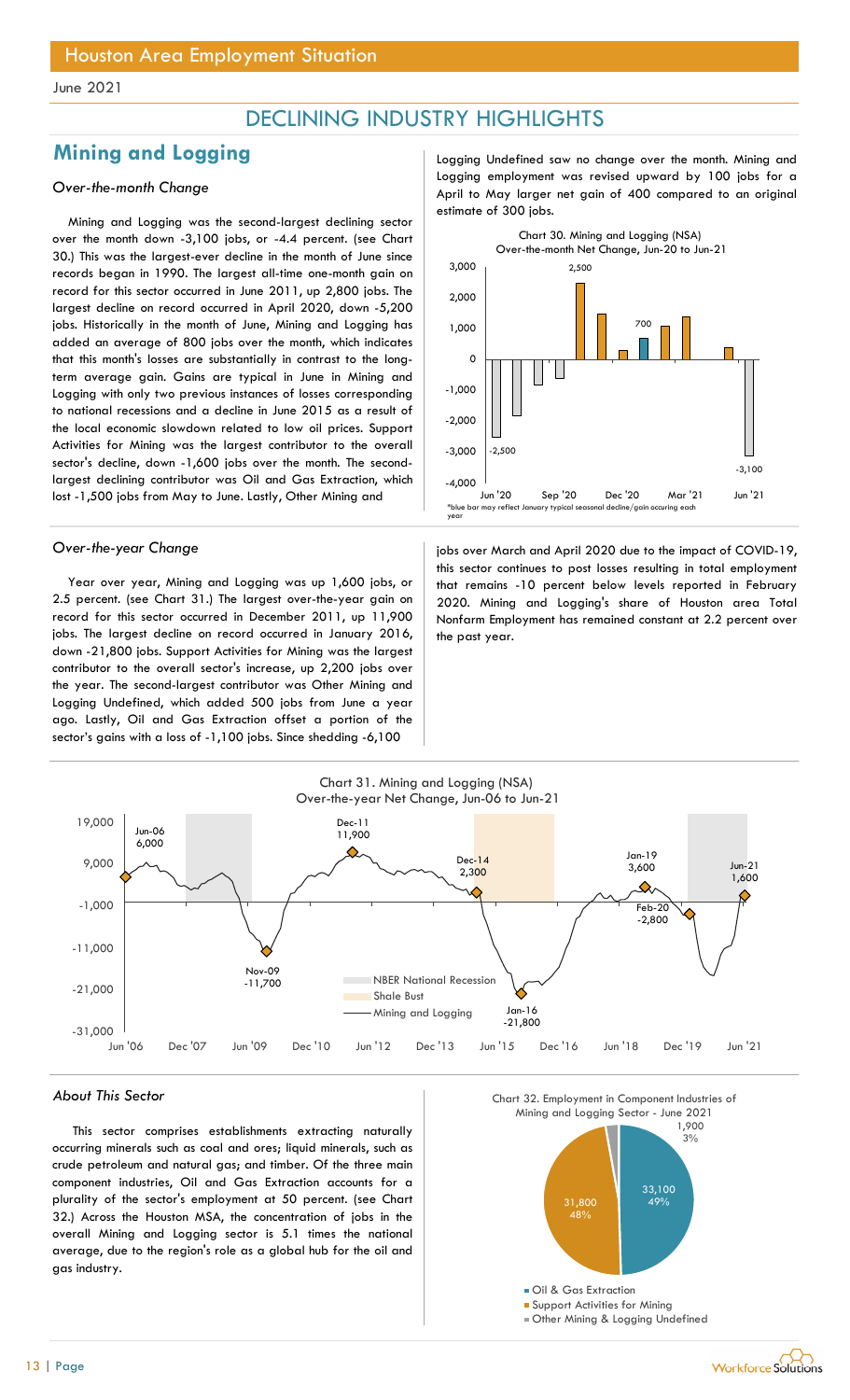## DECLINING INDUSTRY HIGHLIGHTS

Construction was the third-largest declining sector over the month down -2,100 jobs, or -1.0 percent. (see Chart 33.) This was the largest-ever decline in the month of June since records began in 1990. The largest all-time one-month gain on record for this sector occurred in March 2021, up 8,500 jobs. The largest decline on record occurred in April 2020, down -23,700 jobs. Historically in the month of June, Construction has added an average of 600 jobs over the month, which indicates that this month's losses are substantially in contrast to the long-term average gain. Roughly two-thirds of the time over the past two and a half decades, Construction has posted gains in the month of June. Heavy and Civil Engineering Construction was the largest contributor to the overall sector's decline, down -2,200 jobs over the month. The second-largest declining contributor was Specialty Trade Contractors, which lost -700 jobs from May to June. Lastly, Construction of Buildings offset a portion of the sector's losses with a gain of 800 jobs. Construction employment

Year over year, Construction was down -11,100 jobs, or -5.2 percent. (see Chart 34.) Among sectors currently showing contraction, this sector is the fastest declining in percentage terms across the Houston area. Furthermore, 52.6 percent of total (gross) jobs lost across the region over the past year can be attributed to Construction. The largest over-the-year gain on record for this sector occurred in December 2014, up 19,700 jobs. The largest decline on record occurred in February 2021, down -37,800 jobs. Heavy and Civil Engineering Construction was the largest contributor to the overall sector's decline, down

Construction and was revised downward by -800 jobs for a April to May larger Over-the-month Change **net loss of -1,400** compared to an original estimate of -600 over-the-month Change



Over-the-year Change and the second-largest declining over the year. The second-largest declining contributor was Specialty Trade Contractors, which lost -3,300 jobs from June a year ago. Lastly, Construction of Buildings subtracted, -900 jobs. Since shedding -24,000 jobs over March and April 2020 due to the impact of COVID-19, this sector continues to post losses resulting in total employment that remains -10 percent below levels reported in February 2020. Construction's share of Houston area Total Nonfarm Employment has fallen from 7.3 percent to 6.7 percent over the past year.



#### About This Sector

This sector comprises establishments engaged in the construction of buildings, infrastructure, site preparation and subdivision, and specialty trades e.g. masonry, painting, and electrical work. Of the three main component industries, Specialty Trade Contractors accounts for a slight majority of the sector's employment at just over 52 percent. (see Chart 35.) Across the Houston MSA, the concentration of jobs in the overall Construction sector is 29 percent higher than the national average, due to 2.2 times more jobs in Heavy and Civil Engineering Construction related to turnaround maintenance of petrochemical facilities.





- Heavy & Civil Engineering Construction
- **Specialty Trade Contractors**

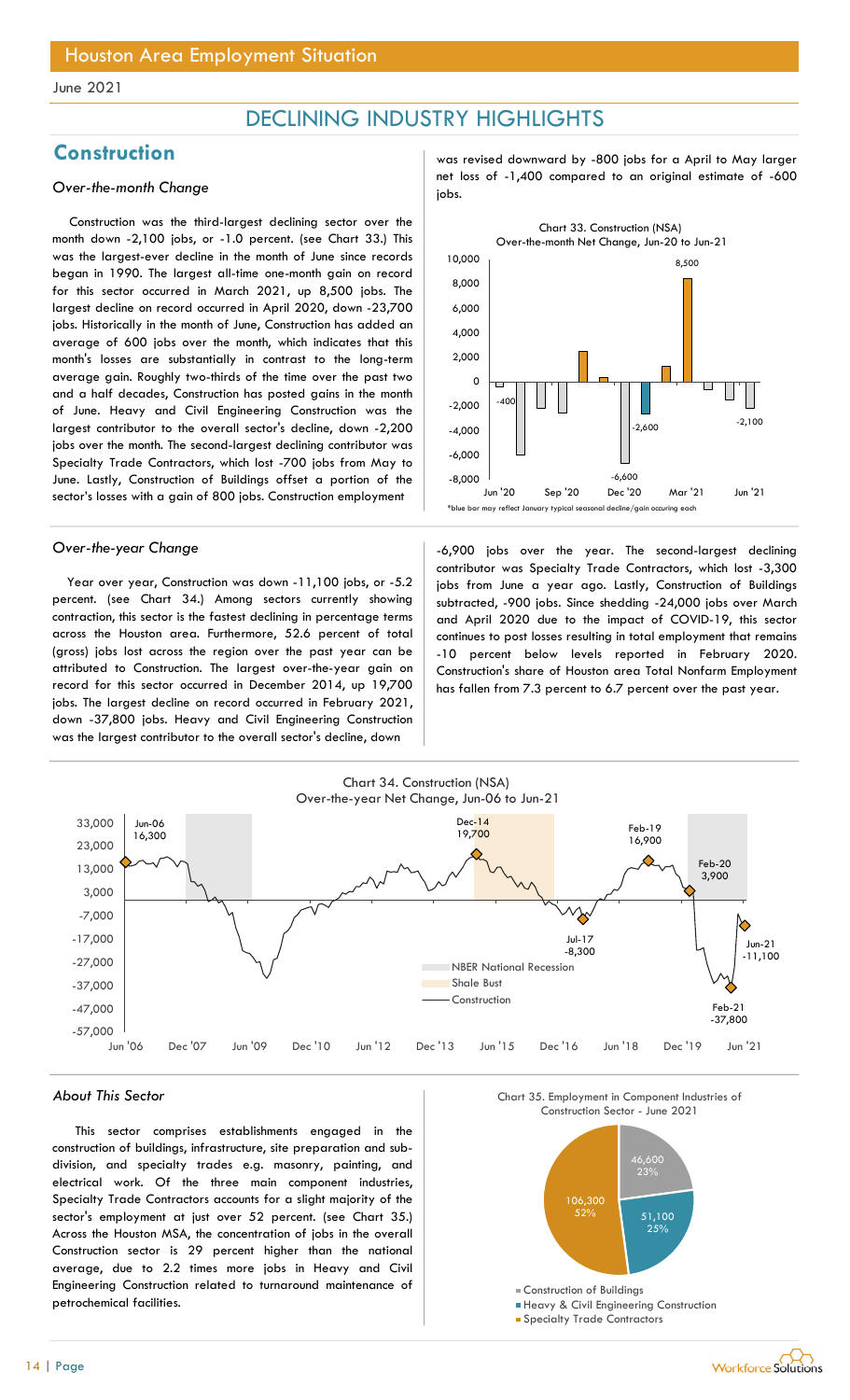## DECLINING INDUSTRY HIGHLIGHTS

## **Other Services**

### Over-the-month Change

Other Services also saw a decrease over the month down - 300 jobs, or -0.3 percent. (see Chart 36.) This was the largestever decline in the month of June since records began in 1990. The largest all-time one-month gain on record for this sector occurred in June 2020, up 8,000 jobs. The largest decline on record occurred in April 2020, down -28,300 jobs. Historically in the month of June, Other Services has added an average of 3,600 jobs over the month, which indicates that this month's losses are substantially in contrast to the long-term average gain. Since records began in 1990, Other Services has never posted job losses in the month of June. NOTE: No subsector is published at the MSA level by the CES survey. See below for additional information. Other Services employment was revised downward by -100 jobs for a April to May smaller net gain of 1,600 compared to an original estimate of 1,700 jobs.



Year over year, Other Services was up 9,700 jobs, or 9.6 percent. (see Chart 37.) This was the largest-ever year-overyear gain in the month of June since records began in 1990. Among sectors currently showing growth, this sector is the secondfastest growing in percentage terms across the Houston area. The largest over-the-year gain on record for this sector occurred in April 2021, up 20,700 jobs. The largest decline on record occurred in April 2020, down -27,300 jobs. NOTE: No subsector is published at the MSA level by the CES survey. See below for additional information. Since shedding -30,200 jobs over March

Over-the-year Change and April 2020 due to the impact of COVID-19, this sector has recovered approximately 70 percent of jobs lost as of June. Other Services's share of Houston area Total Nonfarm Employment has risen from 3.4 percent to 3.6 percent over the past year.



#### About This Sector

This sector comprises establishments engaged in services not classified elsewhere such as equipment and machinery repair, religious activities, grantmaking, advocacy, and providing drycleaning and laundry services, and personal care services. Of the three main component industries, Personal and Laundry Services accounts for a plurality of the sector's employment at 48 percent as a subsector where self-employment is prevalent (source: Census - Non Employer Statistics and BLS - Quarterly Census of Employment and Wages). (see Chart 38.) Across the Houston MSA, the concentration of jobs in the overall Other Services sector is 7 percent less than the national average.

![](_page_14_Figure_13.jpeg)

![](_page_14_Figure_14.jpeg)

![](_page_14_Picture_15.jpeg)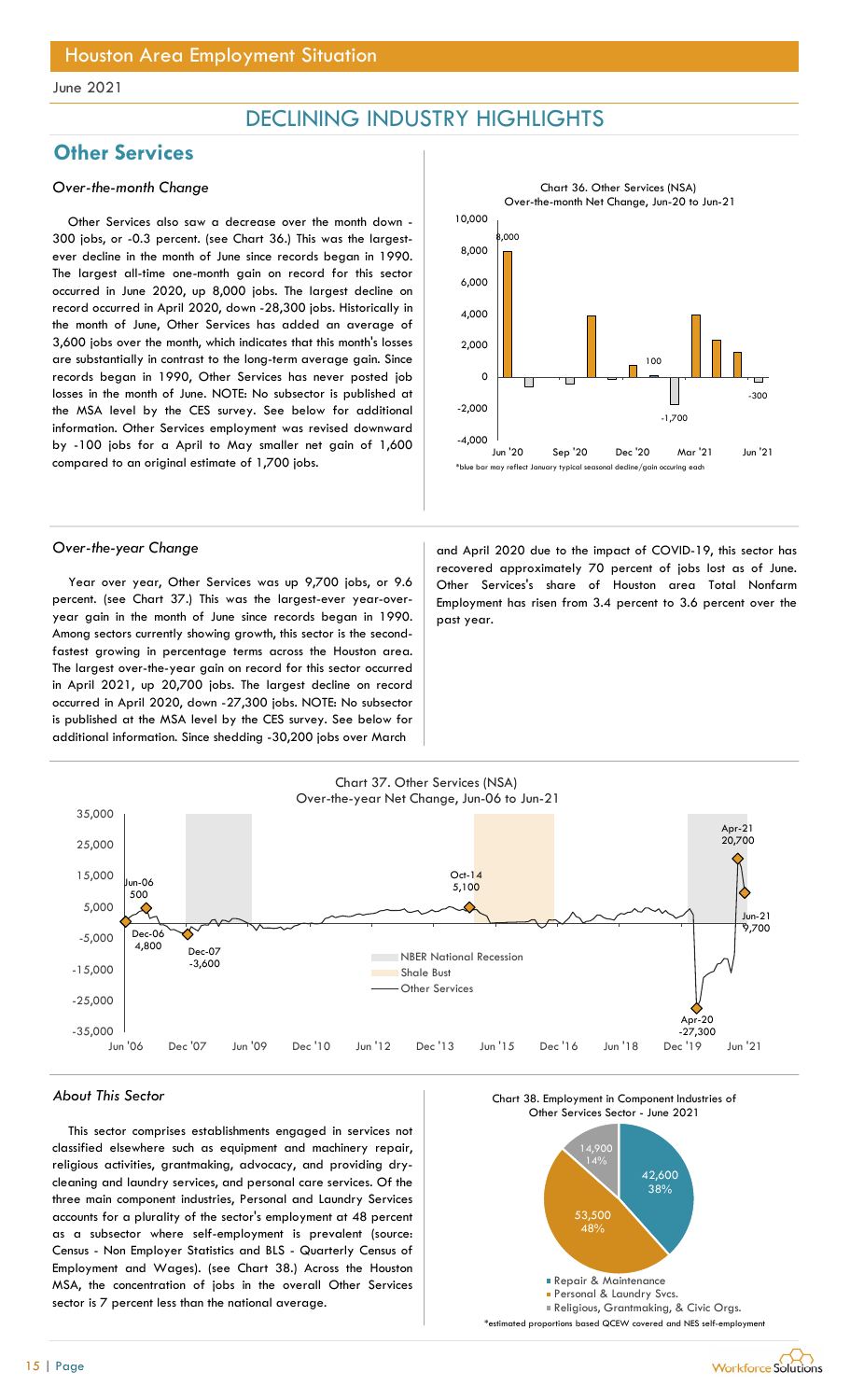## Unemployment Rates

## Not-Seasonally Adjusted

The Houston MSA (not-seasonally-adjusted) unemployment rate stood at 7.4 percent in June, up from May's 6.7 percent and down from 11.6 percent a year ago. This was above the statewide rate of 6.6 percent and above the national rate of 6.1 percent. Houston's unemployment rate not-seasonallyadjusted historically has risen in June of each year and to-date has never posted a decline during this month. 251,339 individuals were unemployed in Houston in June, up from May's 226,905 and down from 400,092 in June 2020.

![](_page_15_Figure_5.jpeg)

![](_page_15_Figure_6.jpeg)

## Seasonally Adjusted

The Houston MSA (seasonally-adjusted) unemployment rate stood at 7.1 percent in May, down from April's 7.8 percent and down from 14.1 percent a year ago. This was above the statewide rate of 6.6 percent and above the national rate of 5.8 percent. 240,282 individuals were unemployed in Houston in May, down from April's 264,132 and down from 469,118 in May 2020.

Chart 41. Unemployment Rates (SA) U.S., Texas, and Houston MSA

![](_page_15_Figure_10.jpeg)

![](_page_15_Figure_11.jpeg)